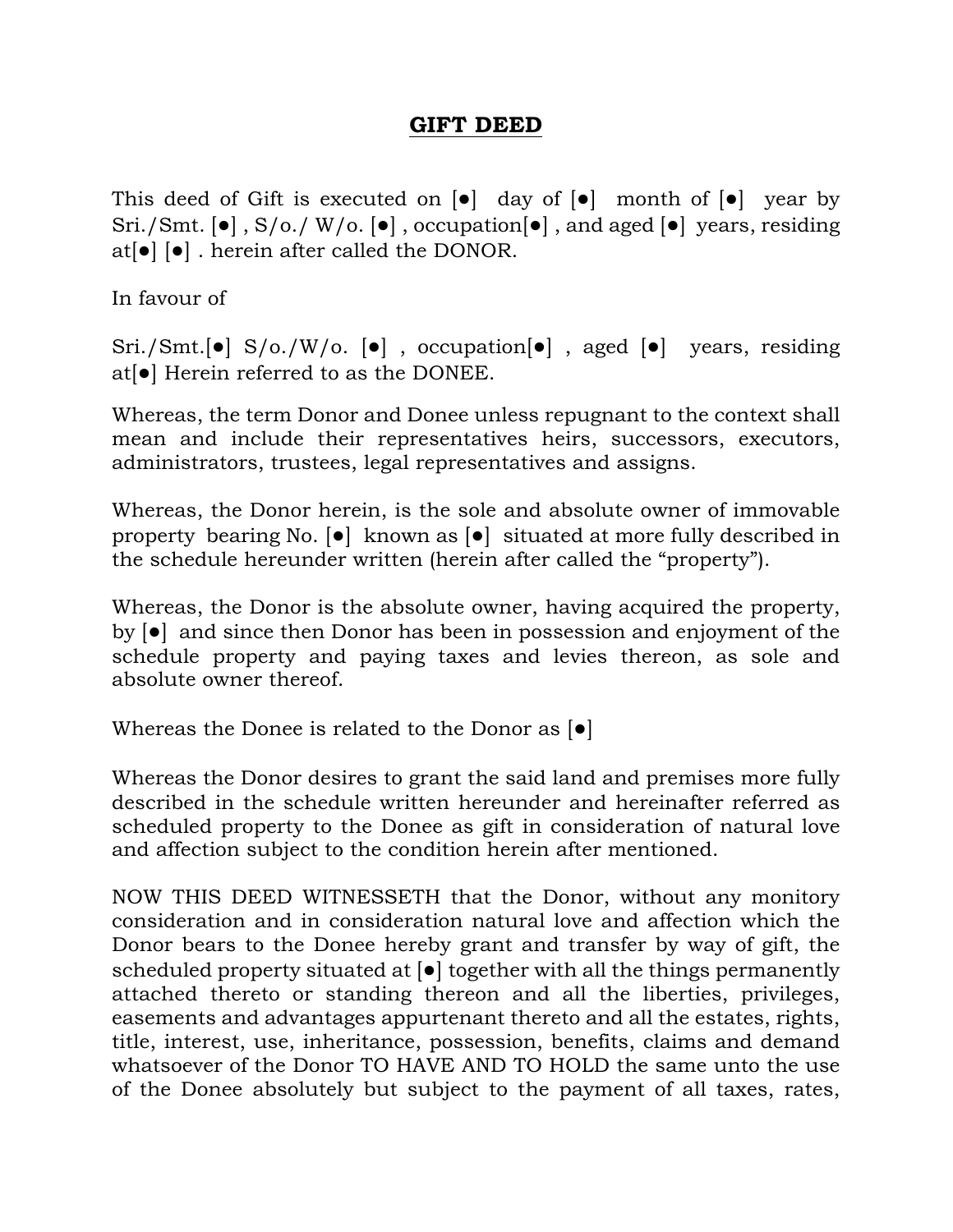assessments, dues and duties now and here after chargeable thereon to the Government or local authorities.

Whereas the Donor hereby covenant with the Donee;

(a) That the Donor now has in himself, absolute right, full power, and absolute authority to grant the said scheduled property hereby granted as gift in the manner aforesaid.

(b) The Donee may at all times herein after peacefully and quietly enter upon, take possession of the scheduled property and enjoy the said scheduled property as he deems fit without any interruption, claim or demand whatsoever from or by the Donor or his heirs, executors, administrators and assigns or any person or persons lawfully claiming or to claim by from under or in trust for the Donor.

(c) AND FURTHER that the Donor and all persons having or lawfully claiming any estate or interest whatsoever to the said scheduled property and premises or any part thereof from under or in trust for the Donor or his heirs, executors, administrators and assigns or any of them shall and will from time to time and at all times hereafter at the request and cost of the Donee do and execute or cause to be done and executed all such further and other acts, deeds, things, conveyances and assurances in law whatsoever for better and more perfectly assuring the said scheduled property and every part thereof unto and to the use of the Donee in the manner aforesaid as by the Donee his heirs, executors,

administrators and assigns or counsel in law shall be reasonably required.

## **SCHEDULE OF THE PROPERTY (Gifted under this deed)**

All the piece and parcel of immovable property **5** bearing No. [●] Measuring [●]

Bounded by:-

On the East :

On the West :

On the South :

On the North :